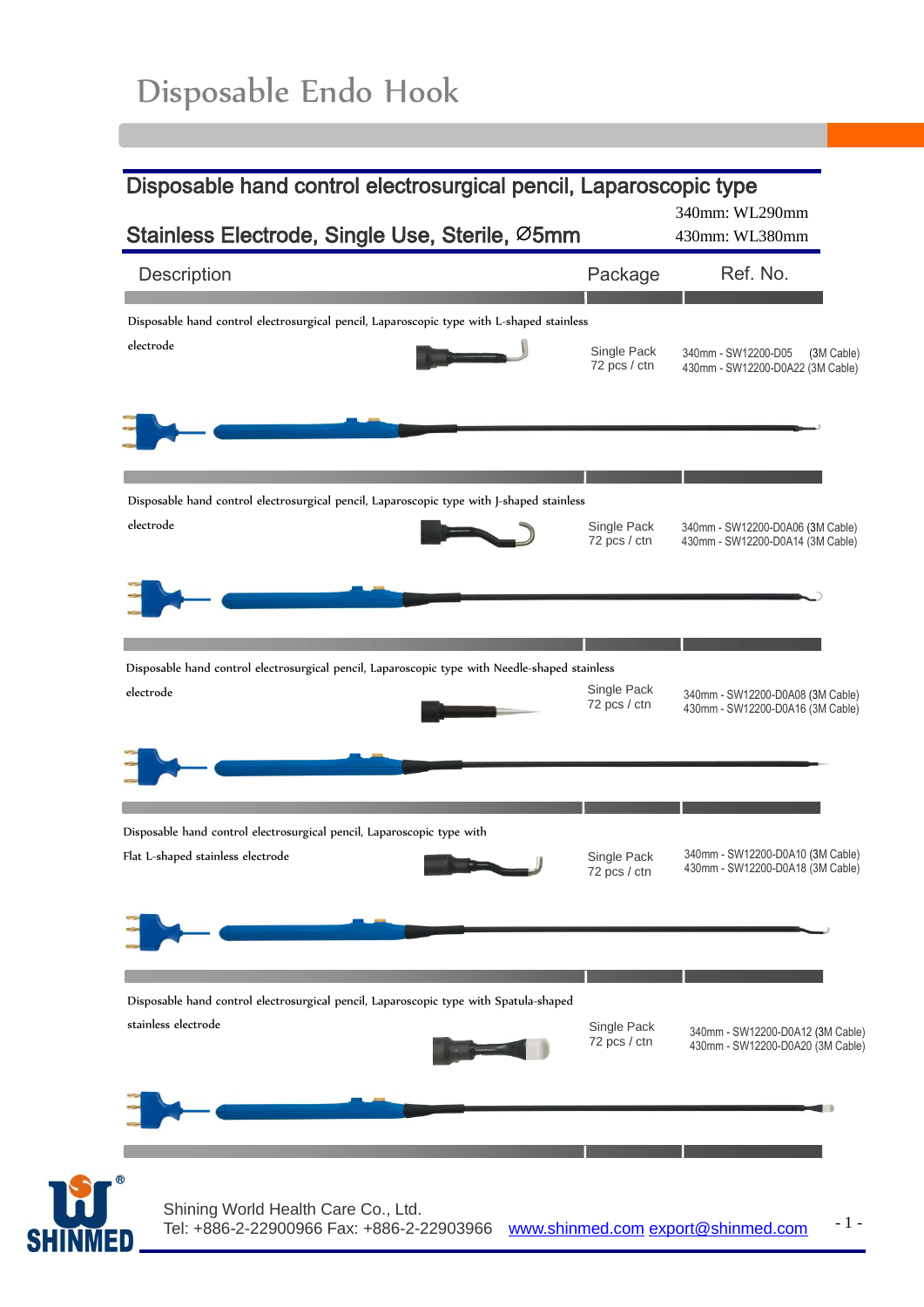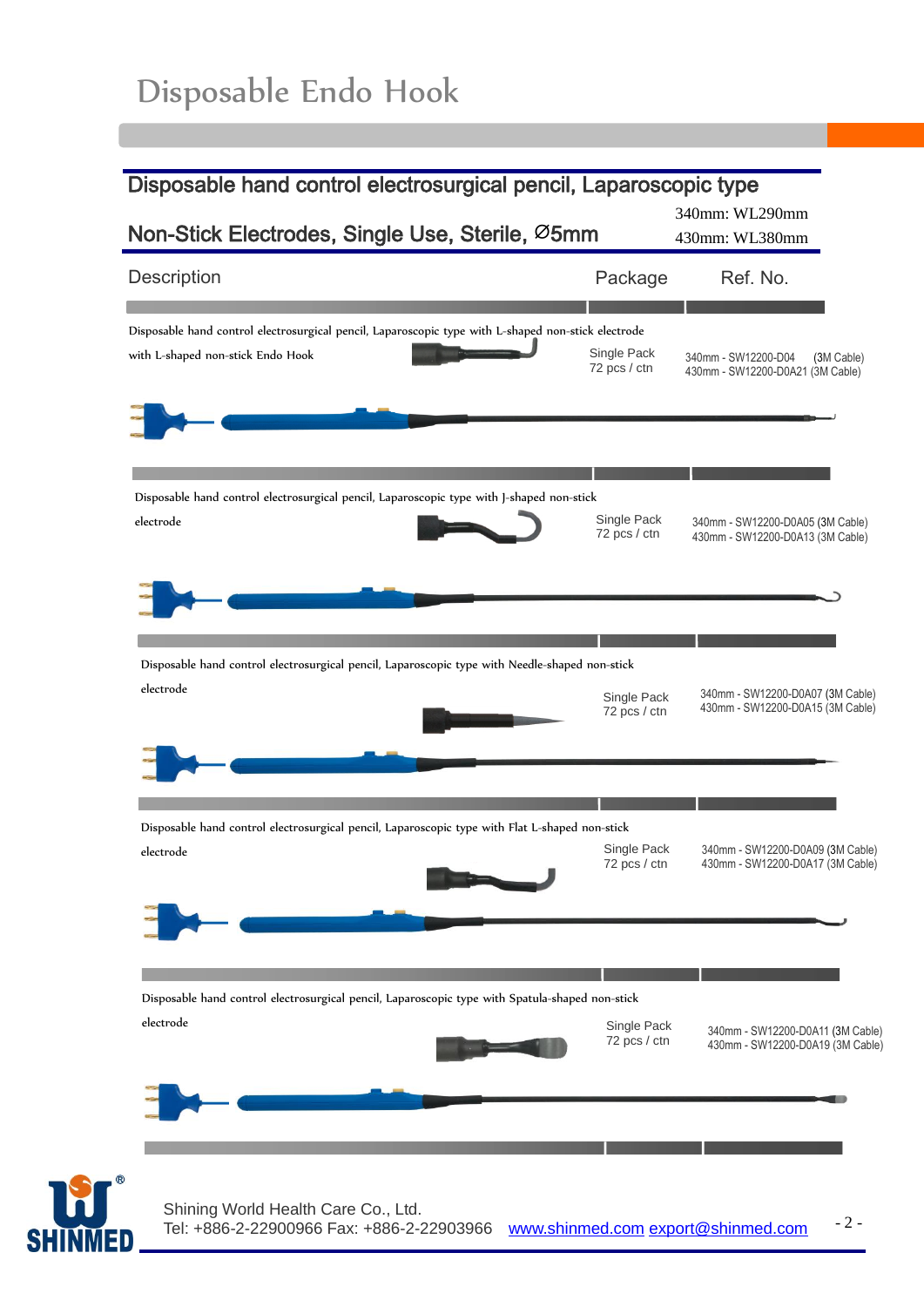**SHINM** 

| Disposable foot control electrosurgical pencil, Laparoscopic type                                        |                                                                                                                | 340mm: WL290mm                                                             |  |
|----------------------------------------------------------------------------------------------------------|----------------------------------------------------------------------------------------------------------------|----------------------------------------------------------------------------|--|
| Stainless Electrode, Single Use, Sterile, Ø5mm                                                           |                                                                                                                | 430mm: WL380mm                                                             |  |
| Description                                                                                              | Package                                                                                                        | Ref. No.                                                                   |  |
| Disposable foot control electrosurgical pencil, Laparoscopic type with L-shaped stainless                | Single Pack                                                                                                    | 340mm - SW11100-BPFASA06 (3M Cable)                                        |  |
| electrode                                                                                                | 72 pcs / ctn                                                                                                   | 430mm - SW11100-BPFASA16 (3M Cable)                                        |  |
| Disposable foot control electrosurgical pencil, Laparoscopic type with J-shaped stainless                | Single Pack                                                                                                    | 340mm - SW11100-BPFASA08 (3M Cable)                                        |  |
| electrode                                                                                                | 72 pcs / ctn                                                                                                   | 430mm - SW11100-BPFASA18 (3M Cable)                                        |  |
| Disposable foot control electrosurgical pencil, Laparoscopic type with Needle-shaped                     | Single Pack                                                                                                    | 340mm - SW11100-BPFASA10 (3M Cable)                                        |  |
| stainless electrode                                                                                      | 72 pcs / ctn                                                                                                   | 430mm - SW11100-BPFASA20 (3M Cable)                                        |  |
| Disposable foot control electrosurgical pencil, Laparoscopic type with Flat L-shaped stainless electrode | Single Pack<br>72 pcs / ctn                                                                                    | 340mm - SW11100-BPFASA12 (3M Cable)<br>430mm - SW11100-BPFASA22 (3M Cable) |  |
|                                                                                                          | Disposable foot control electrosurgical pencil, Laparoscopic type with Spatula-shaped stainless<br>Single Pack | 340mm - SW11100-BPFASA14 (3M Cable)                                        |  |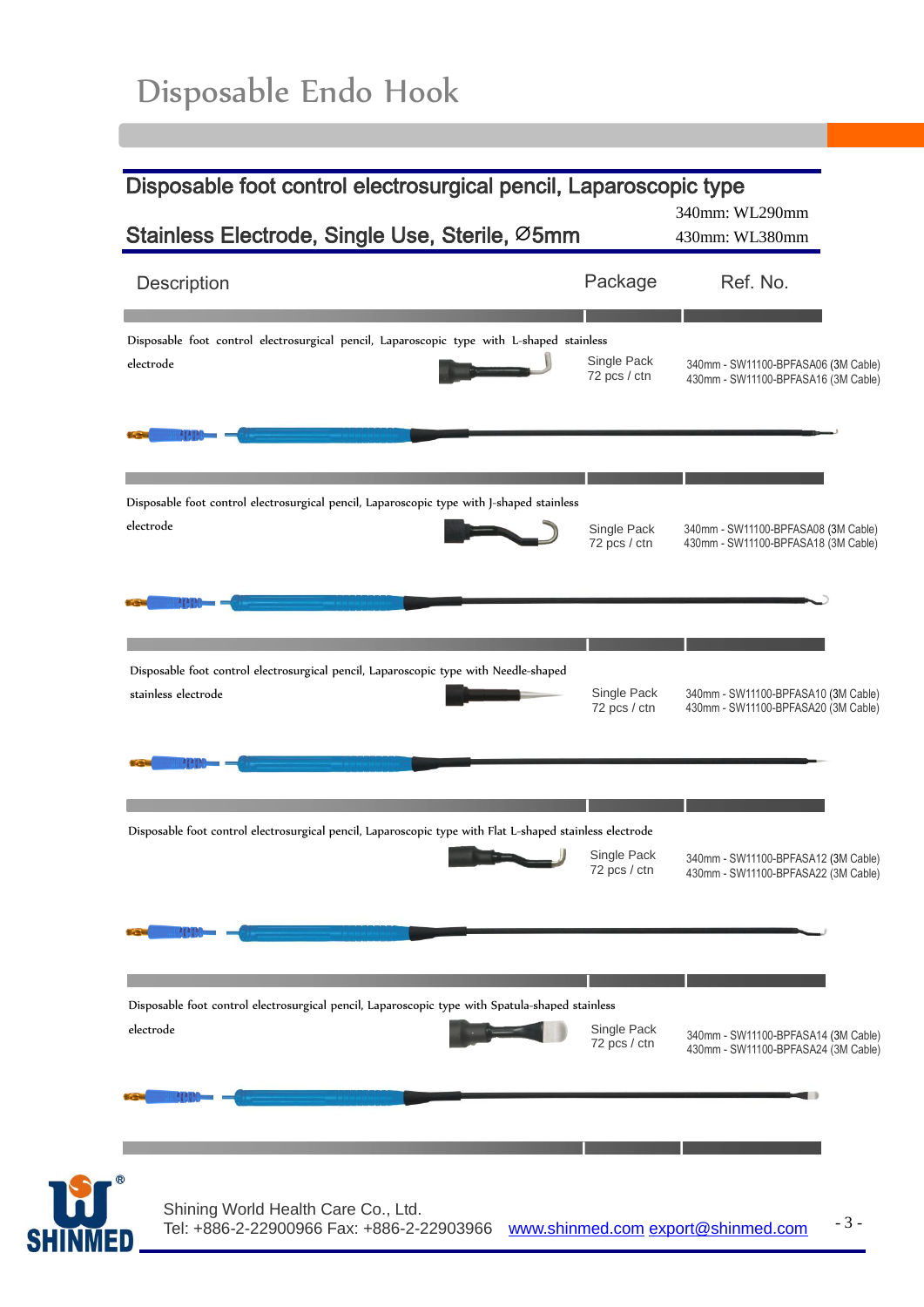| Description         |                                                                                                | Package                     | Ref. No.                                                                   |
|---------------------|------------------------------------------------------------------------------------------------|-----------------------------|----------------------------------------------------------------------------|
|                     | Disposable foot control electrosurgical pencil, Laparoscopic type with L-shaped non-stick      |                             |                                                                            |
| electrode           |                                                                                                | Single Pack<br>72 pcs / ctn | 340mm - SW11100-BPFASA03 (3M Cable)<br>430mm - SW11100-BPFASA15 (3M Cable) |
|                     |                                                                                                |                             |                                                                            |
| electrode           | Disposable foot control electrosurgical pencil, Laparoscopic type with J-shaped non-stick      |                             |                                                                            |
|                     |                                                                                                | Single Pack<br>72 pcs / ctn | 340mm - SW11100-BPFASA07 (3M Cable)<br>430mm - SW11100-BPFASA17 (3M Cable) |
|                     |                                                                                                |                             |                                                                            |
| electrode           | Disposable foot control electrosurgical pencil, Laparoscopic type with Needle-shaped non-stick | Single Pack                 | 340mm - SW11100-BPFASA09 (3M Cable)                                        |
|                     |                                                                                                | 72 pcs / ctn                | 430mm - SW11100-BPFASA19 (3M Cable)                                        |
|                     |                                                                                                |                             |                                                                            |
| electrode           | Disposable foot control electrosurgical pencil, Laparoscopic type with Flat L-shaped non-stick | Single Pack<br>72 pcs / ctn | 340mm - SW11100-BPFASA11 (3M Cable)<br>430mm - SW11100-BPFASA21 (3M Cable) |
|                     |                                                                                                |                             |                                                                            |
|                     |                                                                                                |                             |                                                                            |
| non-stick electrode | Disposable foot control electrosurgical pencil, Laparoscopic type with Spatula-shaped          | Single Pack<br>72 pcs / ctn | 340mm - SW11100-BPFASA13 (3M Cable)<br>430mm - SW11100-BPFASA23 (3M Cable) |
|                     |                                                                                                |                             |                                                                            |
|                     |                                                                                                |                             |                                                                            |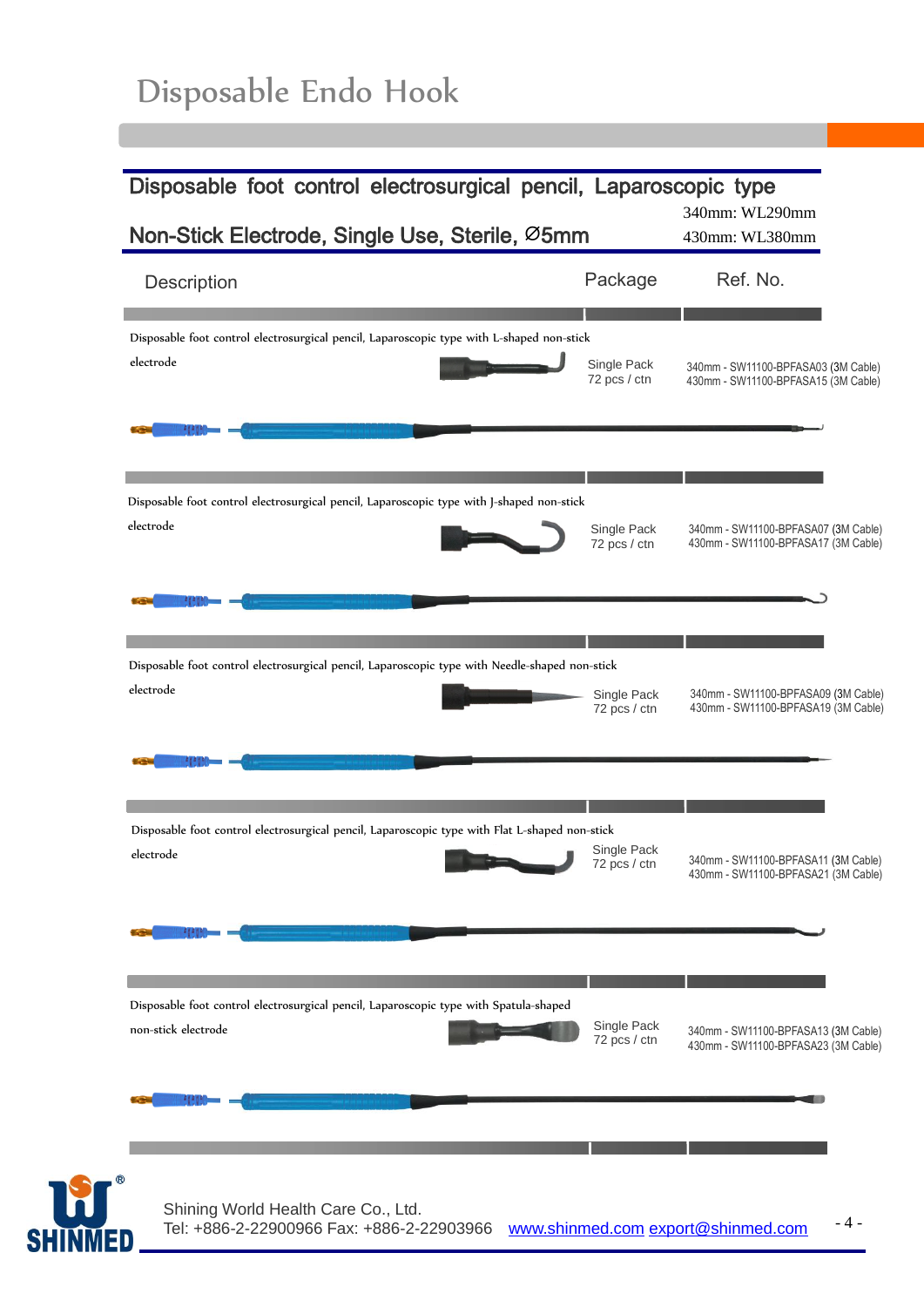| Description                                                      | Package      | Ref. No.            |
|------------------------------------------------------------------|--------------|---------------------|
| Disposable monopolar Laparoscopic handle with L-shaped stainless | Single Pack  | 340mm - SW11100-D05 |
| electrode                                                        | 72 pcs / ctn | 430mm - SW11100-D15 |
| Disposable monopolar Laparoscopic handle with J-shaped           | Single Pack  | 340mm - SW11100-D07 |
| stainless electrode                                              | 72 pcs / ctn | 430mm - SW11100-D17 |
| Disposable monopolar Laparoscopic handle with Needle-shaped      | Single Pack  | 340mm - SW11100-D09 |
| stainless electrode                                              | 72 pcs / ctn | 430mm - SW11100-D19 |
| Disposable monopolar Laparoscopic handle with Flat L-shaped      | Single Pack  | 340mm - SW11100-D11 |
| stainless electrode                                              | 72 pcs / ctn | 430mm - SW11100-D21 |
| Disposable monopolar Laparoscopic handle with Spatula-shaped     | Single Pack  | 340mm - SW11100-D13 |
| stainless electrode                                              | 72 pcs / ctn | 430mm - SW11100-D23 |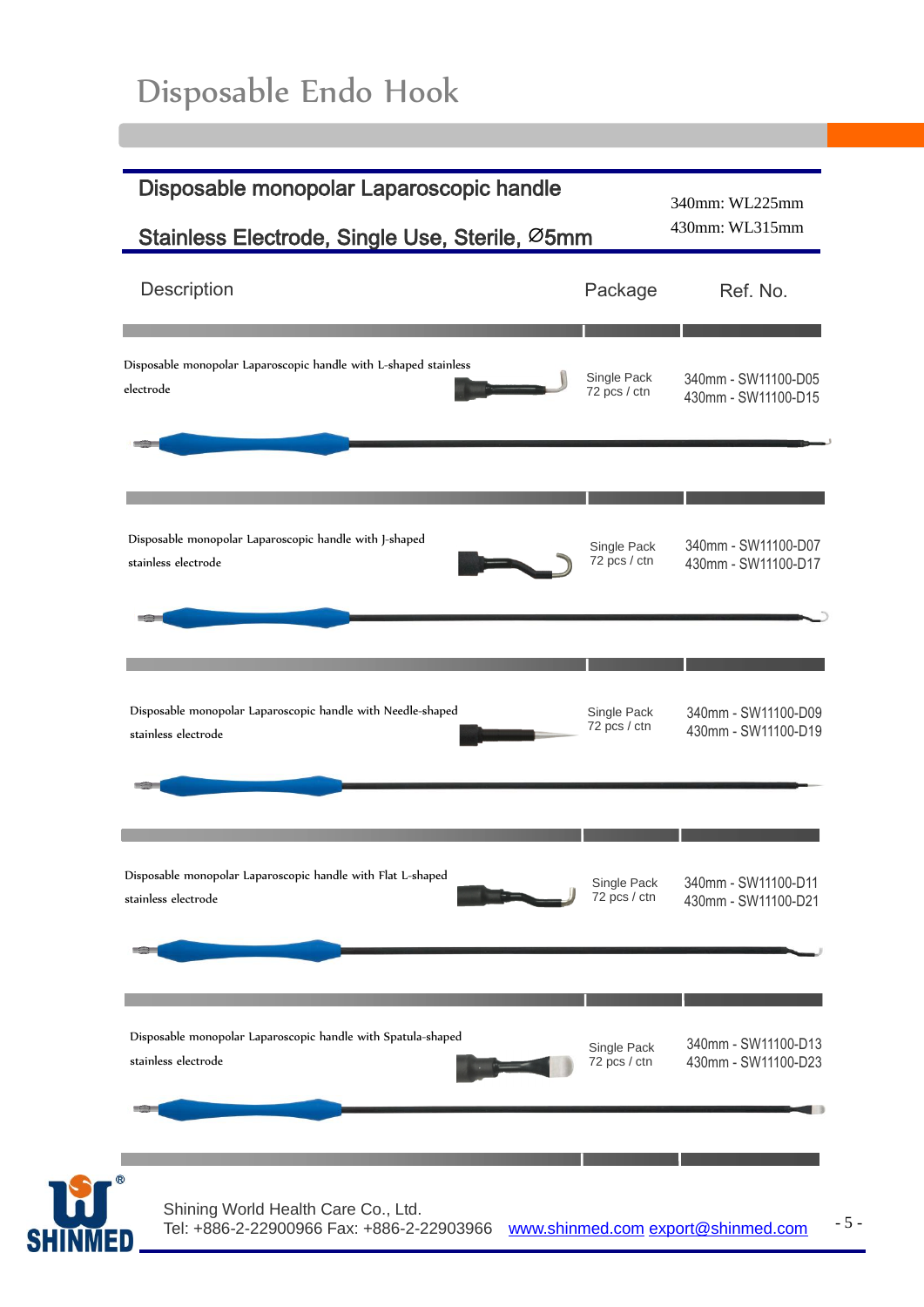| Disposable monopolar Laparoscopic handle<br>Non-Stick Electrode, Single Use, Sterile, Ø5mm                          | 340mm: WL225mm<br>430mm: WL315mm           |
|---------------------------------------------------------------------------------------------------------------------|--------------------------------------------|
| Package<br>Description                                                                                              | Ref. No.                                   |
| Disposable monopolar Laparoscopic handle with L-shaped<br>Single Pack<br>72 pcs / ctn<br>non-stick electrode<br>-23 | 340mm - SW11100-D04<br>430mm - SW11100-D14 |
| Disposable monopolar Laparoscopic handle with J-shaped<br>Single Pack<br>72 pcs / ctn<br>non-stick electrode        | 340mm - SW11100-D06<br>430mm - SW11100-D16 |
| Disposable monopolar Laparoscopic handle with Needle-shaped<br>Single Pack<br>72 pcs / ctn<br>non-stick electrode   | 340mm - SW11100-D08<br>430mm - SW11100-D18 |
| Disposable monopolar Laparoscopic handle with Flat L-shaped<br>Single Pack<br>72 pcs / ctn<br>non-stick electrode   | 340mm - SW11100-D10<br>430mm - SW11100-D20 |
| Disposable monopolar Laparoscopic handle with Spatula-shaped<br>Single Pack<br>non-stick electrode<br>72 pcs / ctn  | 340mm - SW11100-D12<br>430mm - SW11100-D22 |
| Shining World Health Care Co., Ltd.<br>Tel: +886-2-22900966 Fax: +886-2-22903966                                    | www.shinmed.com export@shinmed.com         |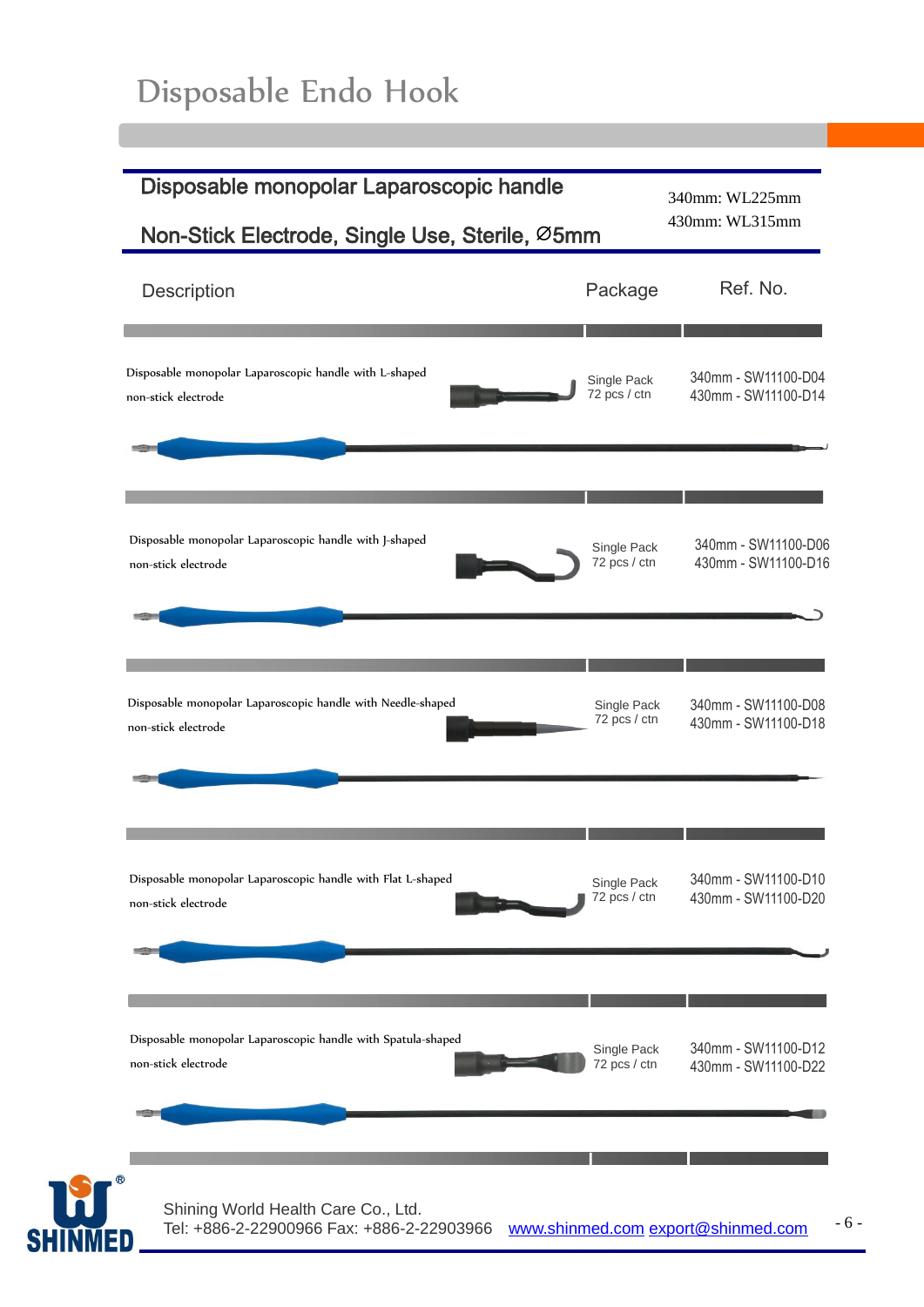### Disposable monopolar Laparoscopic handle

#### Non-Stick Electrode, Single Use, Sterile, Ø3mm

| <b>Description</b>                                                                                                                       | Package                     | Ref. No.                                                                   |
|------------------------------------------------------------------------------------------------------------------------------------------|-----------------------------|----------------------------------------------------------------------------|
| Disposable hand control electrosurgical pencil, Laparoscopic type with L-shaped non-stick electrode<br>with L-shaped non-stick Endo Hook | Single Pack<br>72 pcs / ctn | WL 300mm - SW12200-D11<br>WL 200mm - SW12200-D16<br>WL 160mm - SW12200-D17 |
|                                                                                                                                          |                             |                                                                            |
|                                                                                                                                          |                             |                                                                            |



l